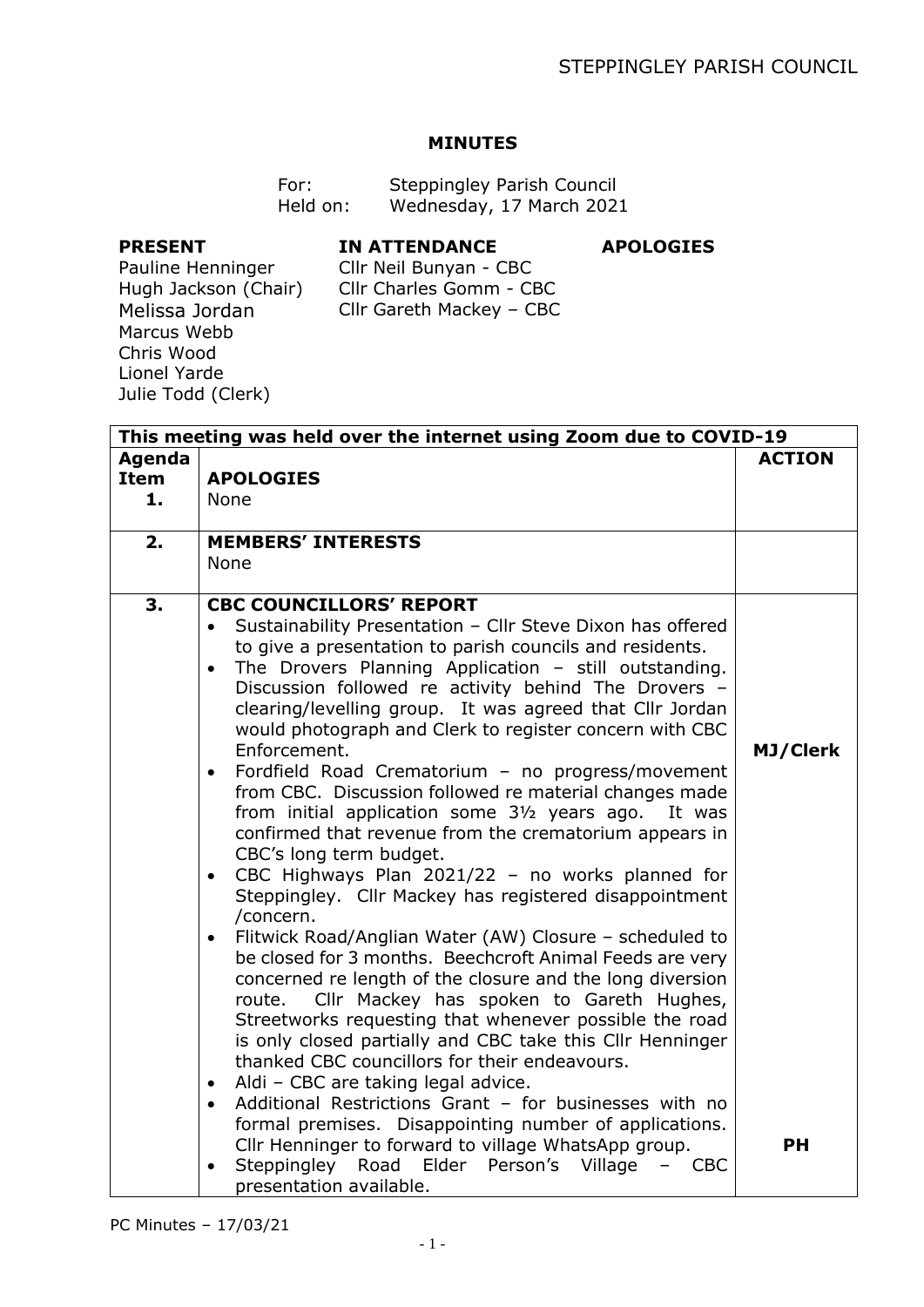|    | CBC Tree Planting Initiative - Cllr Yarde reported that the<br>$\bullet$<br>Council had been successful in their application.<br>WWII 2 Lost Airmen - Cllr Mackey looking to build a<br>$\bullet$<br>memorial to the 2 airmen who lost their lives at Woodside<br>Fields.<br>CBC Councillors' Ward Grant - to start again in April.<br>$\bullet$<br>Awards of up to $£1,000 -$ no match funding.<br>Flitwick Interchange - Cllr Bunyan reported positive<br>$\bullet$<br>meeting with project manager. Communications Group<br>to be formed. Project scheduled to be completed by<br>December 2021.                                                                                                                                                                                                                                                                                                                                                                                                                          |                        |
|----|------------------------------------------------------------------------------------------------------------------------------------------------------------------------------------------------------------------------------------------------------------------------------------------------------------------------------------------------------------------------------------------------------------------------------------------------------------------------------------------------------------------------------------------------------------------------------------------------------------------------------------------------------------------------------------------------------------------------------------------------------------------------------------------------------------------------------------------------------------------------------------------------------------------------------------------------------------------------------------------------------------------------------|------------------------|
| 4. | <b>MINUTES OF 13 JANUARY 2021 MEETING</b><br>Approved and duly signed.                                                                                                                                                                                                                                                                                                                                                                                                                                                                                                                                                                                                                                                                                                                                                                                                                                                                                                                                                       |                        |
| 5. | <b>MATTERS ARISING</b><br>To be covered in reports.                                                                                                                                                                                                                                                                                                                                                                                                                                                                                                                                                                                                                                                                                                                                                                                                                                                                                                                                                                          |                        |
| 6. | <b>REPORTS</b><br>a) Planning<br>See above re The Drovers and Fordfield Road Crematorium.<br>CB/21/00500 22 Church End - no objections.                                                                                                                                                                                                                                                                                                                                                                                                                                                                                                                                                                                                                                                                                                                                                                                                                                                                                      |                        |
|    | b) Highways<br>Cllr Wood reported:<br>Speed Sign - awaiting CBC's policy<br>$\bullet$<br>Flitwick Road Potholes - the surface in the centre of the<br>$\bullet$<br>road outside The Old Chapel has been temporarily filled,<br>but the potholes remain untouched. The potholes and<br>permanent resurfacing is scheduled to take place when<br>the road is closed later in the year to enable Anglian<br>Water to carry out more work.<br>AW Road Closure - will make sure any diversions are<br>clearly marked and are the shortest route possible (i.e.<br>not going via Ridgmont)<br>Rectory Road Sign - Cooks Farm confirmed they are<br>$\bullet$<br>happy for the hedge to be trimmed back so the sign is<br>visible.<br>Rectory Road Potholes - 2 potholes opposite numbers<br>$\bullet$<br>28 and 30 reported on FixMyStreet. Reports have come<br>back that the potholes are not the responsibility of CBC<br>Highways and the matter has been forwarded to the<br>relevant department! Cllr Bunyan to investigate. | <b>CW</b><br><b>NB</b> |
|    | c) Footpaths, P3, Hedges, Trees & Conservation<br>Cllr Yarde reported:<br>Footpath 19 - a legal upgrade of footpath to bridleway to<br>allow the cycling.<br>Footpath 1 - awaiting decision from landowners. Kissing<br>$\bullet$<br>gate would stop cyclists using the footpath. If in<br>agreement the cost of advertising in the local press                                                                                                                                                                                                                                                                                                                                                                                                                                                                                                                                                                                                                                                                              |                        |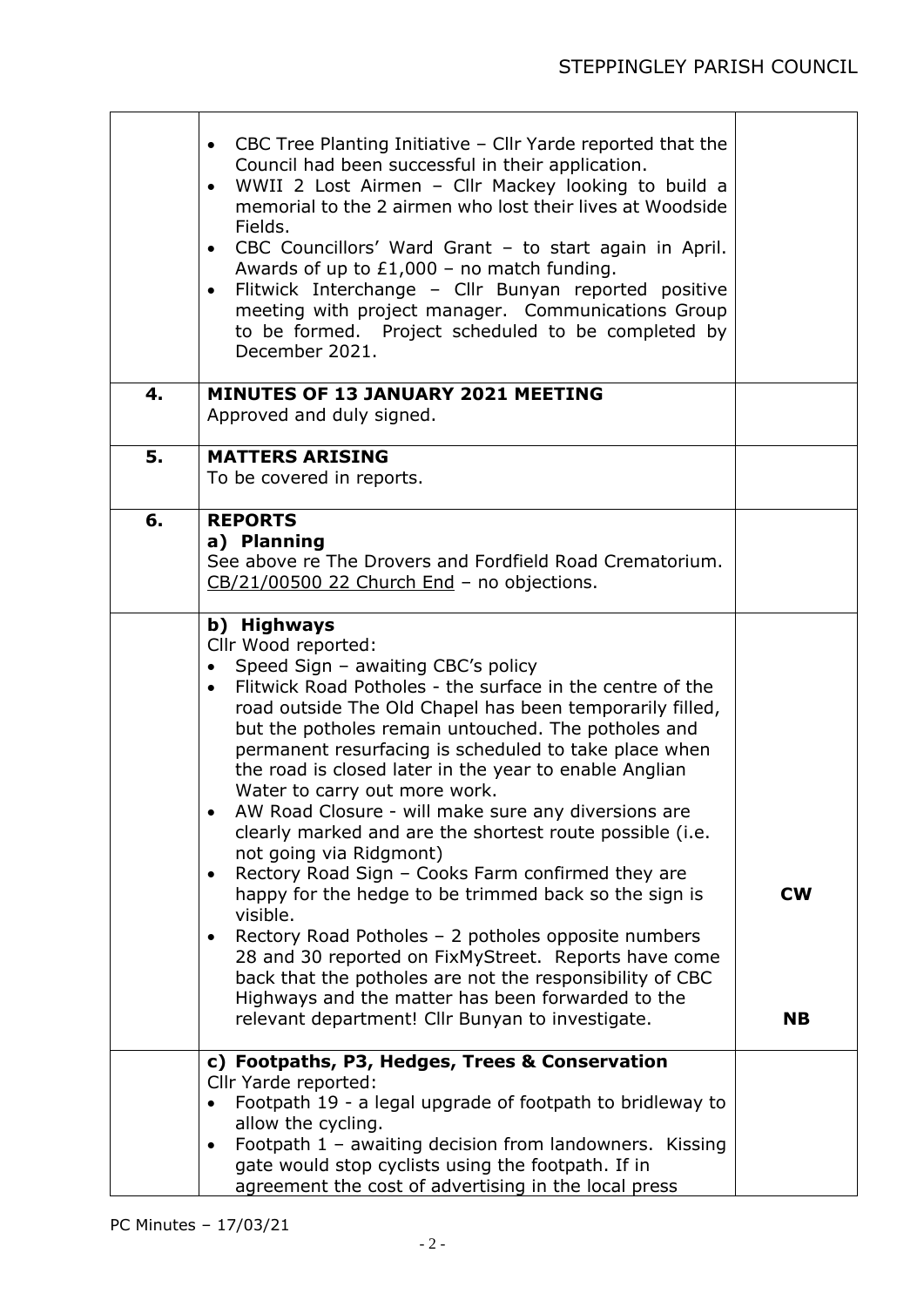| would be the parish council's responsibility. Discussion<br>re as the footpath links into other routes CBC could be<br>asked to pay or perhaps application for CBC Ward<br>Councillors' Grant.<br>CBC Tree Planting Initiative - Cllrs Wood and Yarde met<br>$\bullet$<br>with Claire Wardle, Senior Countryside Officer, CBC and<br>submitted application for 6 trees (low maintenance,<br>flowering and attractive to birds $-$ eg may, crab apple<br>and rowan) for the corner of the cricket pitch.<br>Application has been successful and planting will take<br>place in the autumn.<br>Cricket Pitch Moss - the cricket club will be treating the<br>$\bullet$<br>moss and it was agreed, in principle, for the invoice to<br>be made out to SPC who will then reclaim the VAT. Cllr<br>Yarde to discuss financial contribution from the SVA.<br>Bikers - Cllr Yarde reported bikes speeding up and down<br>$\bullet$ | LY           |
|-----------------------------------------------------------------------------------------------------------------------------------------------------------------------------------------------------------------------------------------------------------------------------------------------------------------------------------------------------------------------------------------------------------------------------------------------------------------------------------------------------------------------------------------------------------------------------------------------------------------------------------------------------------------------------------------------------------------------------------------------------------------------------------------------------------------------------------------------------------------------------------------------------------------------------|--------------|
| Rectory Road and Gypsy Lane at the weekend.<br>d) SVA<br>No report.                                                                                                                                                                                                                                                                                                                                                                                                                                                                                                                                                                                                                                                                                                                                                                                                                                                         |              |
| e) Recreation Ground<br>ROSPA Inspection - to take place on 19/03/21.<br>$\bullet$<br>Play Equipment Usage during Covid - Cllr Henninger<br>$\bullet$<br>reported that she counted some 34 adults and children<br>using the play equipment at the weekend with little<br>social distancing. It was agreed to notify the SVA.                                                                                                                                                                                                                                                                                                                                                                                                                                                                                                                                                                                                | <b>Clerk</b> |
| f) Steppingley Profile<br>Bus Shelter Book Shelves - SVA refused offer to replace<br>$\bullet$<br>bookshelves.<br>Defibrillator - Cllr Jordan has checked and cleaned the<br>defibrillator. New pads will be needed in May. It was<br>agreed to purchase "a bundle" of new battery and pads<br>at a cost of $£268 + VAT$ .<br>Steppingley Sign - look at renovating - possible<br>٠<br>application for CBC Ward Councillors' Grant.                                                                                                                                                                                                                                                                                                                                                                                                                                                                                         | <b>MJ</b>    |
| g) Communications<br>Details of the Additional Restrictions Grant to be circulated<br>to the village.                                                                                                                                                                                                                                                                                                                                                                                                                                                                                                                                                                                                                                                                                                                                                                                                                       | <b>PH</b>    |
| h) Finance<br>Finance spreadsheet was circulated prior to the meeting.<br>Balances:<br>Current Account: £4,211.91<br>Reserve Account: £9,203.96<br>Payments agreed:<br>Cricket Club<br>£400 contribution to rabbit fencing                                                                                                                                                                                                                                                                                                                                                                                                                                                                                                                                                                                                                                                                                                  |              |